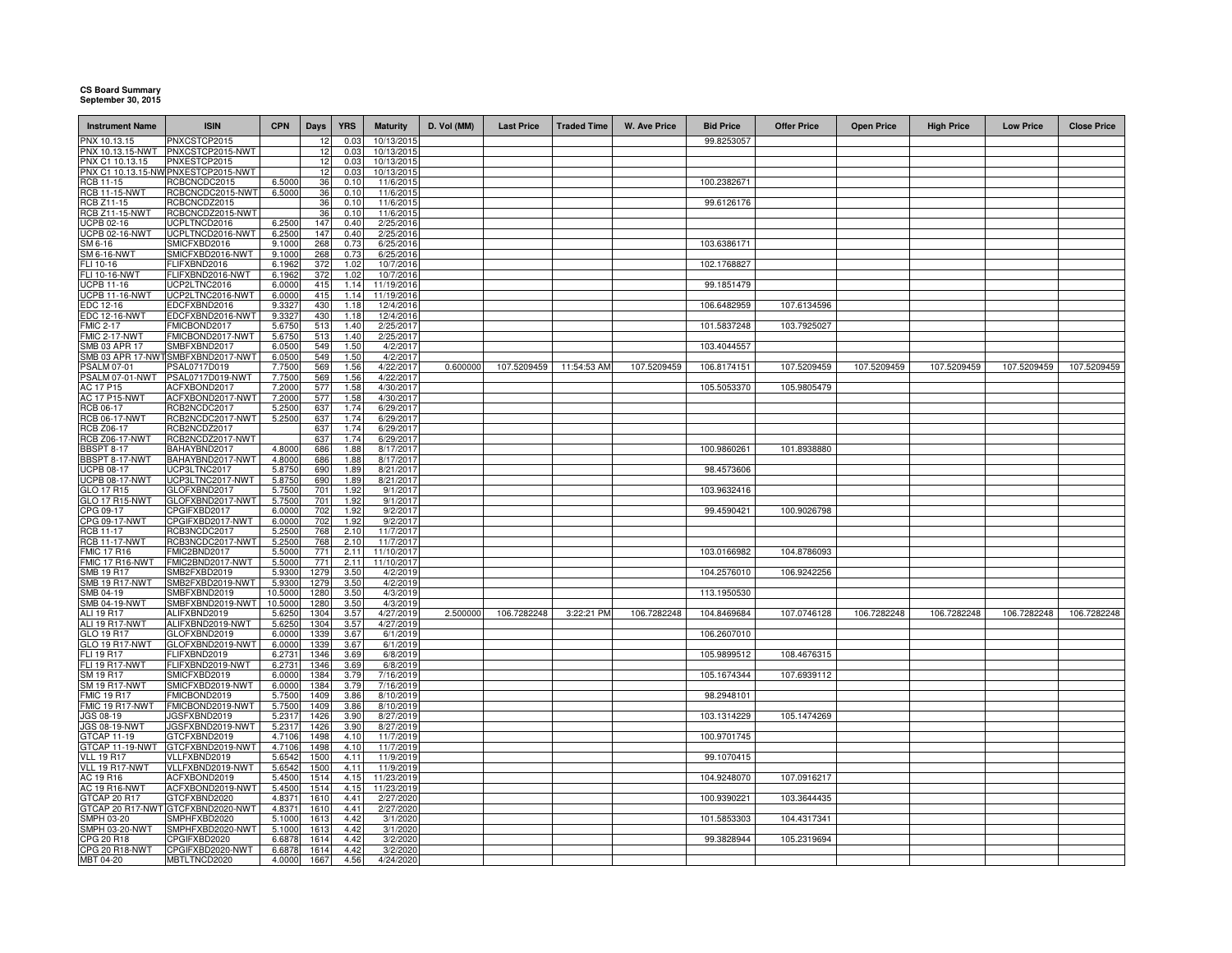| <b>Instrument Name</b>                     | <b>ISIN</b>                             | <b>CPN</b>       | <b>Days</b>  | <b>YRS</b>   | <b>Maturity</b>          | D. Vol (MM) | <b>Last Price</b> | <b>Traded Time</b> | <b>W. Ave Price</b> | <b>Bid Price</b> | <b>Offer Price</b> | <b>Open Price</b> | <b>High Price</b> | <b>Low Price</b> | <b>Close Price</b> |
|--------------------------------------------|-----------------------------------------|------------------|--------------|--------------|--------------------------|-------------|-------------------|--------------------|---------------------|------------------|--------------------|-------------------|-------------------|------------------|--------------------|
| DC 20 R18                                  | EDCFXBND2020                            | 4.1583           | 1676         | 4.59         | 5/3/202                  |             |                   |                    |                     | 98.2892335       | 101.4929917        |                   |                   |                  |                    |
| <b>EDC 20 R18-NWT</b>                      | EDCFXBND2020-NWT                        | 4.1583           | 1676         | 4.59         | 5/3/202                  |             |                   |                    |                     |                  |                    |                   |                   |                  |                    |
| PNB 06-20<br>RCB 06-20                     | PNBLTNCD2020<br>RCBLTNCD2020            | 4.1250<br>4.1250 | 1716<br>172  | 4.70<br>4.72 | 6/12/2020<br>6/19/2020   |             |                   |                    |                     |                  |                    |                   |                   |                  |                    |
| GLO 20 R18                                 | GLOFXBND2020                            | 4.8875           | 1751         | 4.79         | 7/17/2020                | 8.500000    | 104.8572644       | 3:15:47 PM         | 104.8572644         | 100.1584832      | 105.1942472        | 104.8572644       | 104.8572644       | 104.8572644      | 104.8572644        |
| GLO 20 R18-NWT                             | GLOFXBND2020-NWT                        | 4.8875           | 1751         | 4.79         | 7/17/2020                |             |                   |                    |                     |                  |                    |                   |                   |                  |                    |
| LTC 20 R18                                 | SLTCFXBD2020                            | 4.9925           | 1787         | 4.89         | 8/22/2020                |             |                   |                    |                     | 97.8342345       |                    |                   |                   |                  |                    |
| LTC 20 R18-NWT<br>BDO 10-20                | SLTCFXBD2020-NWT<br>BDO2LTNC2020        | 4.9925<br>3.7500 | 1787<br>1832 | 4.89<br>5.02 | 8/22/2020<br>10/6/2020   |             |                   |                    |                     |                  |                    |                   |                   |                  |                    |
| ALI 20 R19                                 | ALIFXBND2020                            | 4.6250           | 1836         | 5.03         | 10/10/202                |             |                   |                    |                     | 101.1156719      | 104.2052977        |                   |                   |                  |                    |
| <b>ALI 20 R19-NWT</b>                      | ALIFXBND2020-NWT                        | 4.6250           | 1836         | 5.03         | 10/10/202                |             |                   |                    |                     |                  |                    |                   |                   |                  |                    |
| <b>HOUSE 10-20</b>                         | HOUSEFBD2020                            | 6.2080           | 1842         | 5.04         | 10/16/2020               | 0.97400     | 101.7709494       | 11:41:25 AM        | 101.7709494         | 100.2481455      | 102.2109144        | 101.7709494       | 101.7709494       | 101.7709494      | 101.7709494        |
| HOUSE 10-20-NWT<br>AEV 11-20               | HOUSEFBD2020-NWT<br>AEV2FXBD2020        | 6.2080<br>4.4722 | 1842<br>1863 | 5.04<br>510  | 10/16/2020<br>11/6/2020  | 9.500000    | 102.3989358       | 3:07:57 PM         | 102.3744499         | 100.3266092      | 103.1003586        | 102.1663198       | 102.3989358       | 102.1663198      | 102.3989358        |
| <b>AEV 11-20-NWT</b>                       | AEV2FXBD2020-NWT                        | 4.4722           | 1863         | 5.10         | 11/6/2020                |             |                   |                    |                     |                  |                    |                   |                   |                  |                    |
| FLI 20 R19                                 | FLIFXBND2020                            | 4.8562           | 1865         | 5.11         | 11/8/2020                | 0.050000    | 101.1576463       | 2:46:27 PM         | 101.1576463         | 100.7033034      | 103.9328016        | 101.1576463       | 101.1576463       | 101.1576463      | 101.1576463        |
| FLI 20 R19-NWT                             | FLIFXBND2020-NWT                        | 4.8562           | 1865         | 5.11         | 11/8/2020                |             |                   |                    |                     |                  |                    |                   |                   |                  |                    |
| AEV 20 R19<br>AEV 20 R19-NWT               | AEVFXBND2020<br>AEVFXBND2020-NWT        | 4.4125<br>4.4125 | 1878<br>1878 | 5.14<br>5.14 | 11/21/2020<br>11/21/2020 | 1.500000    | 99.5990223        | 10:49:05 AM        | 100.7488872         | 99.3715508       |                    | 101.3244708       | 101.3244708       | 99.5990223       | 99.5990223         |
| MER 20 P19                                 | MERFXBND2020                            | 4.3750           | 1899         | 5.20         | 12/12/2020               | 15.740000   | 102.6993670       | 3:30:39 PM         | 102.6203234         | 99.8834244       |                    | 102.2002124       | 102.6993670       | 102.2002124      | 102.6993670        |
| <b>MER 20 P19-NWT</b>                      | MERFXBND2020-NWT                        | 4.3750           | 1899         | 5.20         | 12/12/2020               |             |                   |                    |                     |                  |                    |                   |                   |                  |                    |
| TEL 21 R19                                 | FELFXBND2021                            | 5.2250           | 1955         | 5.35         | 2/6/2021                 |             |                   |                    |                     | 102.7065745      | 105.8693793        |                   |                   |                  |                    |
| <b>TEL 21 R19-NWT</b><br>ABS 21 R19        | TELFXBND2021-NWT<br>ABSFXBND2021        | 5.2250           | 1955<br>1959 | 5.35         | 2/6/2021<br>2/10/2021    | 1.800000    | 101.5641375       | 10:08:23 AM        | 101.5641375         | 101.5641375      |                    | 101.5641375       | 101.5641375       | 101.5641375      | 101.5641375        |
| <b>ABS 21 R19-NWT</b>                      | ABSFXBND2021-NWT                        | 5.3350<br>5.3350 | 1959         | 5.36<br>5.36 | 2/10/2021                |             |                   |                    |                     |                  |                    |                   |                   |                  |                    |
| <b>ROCK 21 R19</b>                         | ROCKFXBD2021                            | 5.093            | 1964         | 5.38         | 2/15/2021                | 10.000000   | 102.3339397       | 2:27:39 PM         | 102.3339397         | 99.9662061       |                    | 102.3339397       | 102.3339397       | 102.3339397      | 102.3339397        |
| ROCK 21 R19-NWT                            | ROCKFXBD2021-NWT                        | 5.0932           | 1964         | 5.38         | 2/15/2021                |             |                   |                    |                     |                  |                    |                   |                   |                  |                    |
| JGS 21 R19                                 | IGSFXBND2021<br><b>IGSFXBND2021-NWT</b> | 5.2442           | 1976         | 5.41         | 2/27/2021                |             |                   |                    |                     | 102.8068570      |                    |                   |                   |                  |                    |
| JGS 21 R19-NWT<br><b>MNTC 21 R19</b>       | MNTCFXBD2021                            | 5.2442<br>5.0700 | 1976<br>2008 | 5.41<br>5.50 | 2/27/2021<br>3/31/2021   |             |                   |                    |                     | 102.0269552      | 105.0041875        |                   |                   |                  |                    |
| MNTC 21 R19-NWT                            | MNTCFXBD2021-NWT                        | 5.070            | 2008         | 5.50         | 3/31/2021                |             |                   |                    |                     |                  |                    |                   |                   |                  |                    |
| MB 21 R19                                  | SMBFXBND2021                            | 5.5000           | 2010         | 5.50         | 4/2/2021                 |             |                   |                    |                     | 102.8633668      | 106.4543771        |                   |                   |                  |                    |
| MB 21 R19-NWT                              | SMBFXBND2021-NWT                        | 5.5000           | 2010<br>2047 | 5.50         | 4/2/2021                 |             |                   |                    |                     |                  |                    |                   |                   |                  |                    |
| <b>VLL 21 R19</b><br>/LL 21 R19-NWT        | VLLFXBND2021<br>VLLFXBND2021-NWT        | 5.9437<br>5.9437 | 2047         | 5.60<br>5.60 | 5/9/2021<br>5/9/2021     |             |                   |                    |                     | 100.2046327      |                    |                   |                   |                  |                    |
| AC 05-21                                   | ACFXBOND2021                            | 6.8000           | 2050         | 5.61         | 5/12/2021                | 1.000000    | 114.0145122       | 2:30:40 PM         | 114.0145122         | 112.6739929      | 115.9223659        | 114.0145122       | 114.0145122       | 114.0145122      | 114.0145122        |
| <b>IC 05-21-NWT</b>                        | ACFXBOND2021-NWT                        | 6.8000           | 2050         | 5.61         | 5/12/2021                |             |                   |                    |                     |                  |                    |                   |                   |                  |                    |
| M 21 R19<br>M 21 R19-NWT                   | SMICFXBD2021<br>SMICFXBD2021-NWT        | 5.2958<br>5.2958 | 2057<br>205  | 5.63<br>5.63 | 5/19/2021<br>5/19/2021   | 5.600000    | 105.6928731       | 2:24:31 PM         | 105.6928732         | 102.4158809      | 105.6980172        | 105.6928731       | 105.6928731       | 105.6928731      | 105.6928731        |
| HI 21 R19                                  | CHIFXBND2021                            | 5.3200           | 2075         | 5.68         | 6/6/2021                 |             |                   |                    |                     | 99.1236061       |                    |                   |                   |                  |                    |
| <b>HI 21 R19-NWT</b>                       | CHIFXBND2021-NWT                        | 5.3200           | 2075         | 5.68         | 6/6/2021                 |             |                   |                    |                     |                  |                    |                   |                   |                  |                    |
| TCAP 21 R19                                | GTCFXBND2021                            | 5.1965           | 2137         | 5.85         | 8/7/2021                 |             |                   |                    |                     | 102.2670153      |                    |                   |                   |                  |                    |
| <b>GTCAP 21 R19-NWT</b><br>MPH 21 R19      | GTCFXBND2021-NWT<br>SMPHFXBD2021        | 5.1965<br>5.2006 | 2137<br>2162 | 5.85<br>5.92 | 8/7/2021<br>9/1/2021     |             |                   |                    |                     | 101.5340926      |                    |                   |                   |                  |                    |
| MPH 21 R19-NWT                             | SMPHFXBD2021-NWT                        | 5.2006           | 2162         | 5.92         | 9/1/2021                 |             |                   |                    |                     |                  |                    |                   |                   |                  |                    |
| PG 21 R20                                  | CPGIFXBD2021                            | 6.9758           | 2163         | 5.92         | 9/2/2021                 |             |                   |                    |                     | 98.6863331       |                    |                   |                   |                  |                    |
| PG 21 R20-NWT                              | CPGIFXBD2021-NWT                        | 6.9758           | 2163         | 5.92         | 9/2/2021                 |             |                   |                    |                     |                  |                    |                   |                   |                  |                    |
| AP 21 R19<br>AP 21 R19-NWT                 | APCFXBND2021<br>APCFXBND2021-NWT        | 5.2050<br>5.2050 | 2171<br>2171 | 5.94<br>5.94 | 9/10/2021<br>9/10/2021   |             |                   |                    |                     | 101.0467145      |                    |                   |                   |                  |                    |
| MBT 11-21                                  | MBTLTNCD2021                            | 4.2500           | 2243         | 6.14         | 11/21/2021               |             |                   |                    |                     |                  |                    |                   |                   |                  |                    |
| FLI 21 R20                                 | FLIFXBND2021                            | 5.4000           | 2256         | 6.18         | 12/4/2021                | 1.000000    | 104.5536846       | 10:32:52 AM        | 104.5518743         | 102.6485547      | 105.9361667        | 104.5536846       | 104.5536846       | 104.5536846      | 104.5536846        |
| <b>FLI 21 R20-NWT</b>                      | FLIFXBND2021-NWT                        | 5.4000           | 2256         | 6.18         | 12/4/2021                |             |                   |                    |                     |                  |                    |                   |                   |                  |                    |
| RLC 02-22<br><b>RLC 02-22-NWT</b>          | RLCFXBND2022<br>RLCFXBND2022-NWT        | 4.8000<br>4.8000 | 2337<br>2337 | 6.40<br>6.40 | 2/23/2022<br>2/23/2022   |             |                   |                    |                     | 99.1814594       | 102.7653101        |                   |                   |                  |                    |
| SMB 22 R19                                 | SMBFXBND2022                            | 6.6000           | 2375         | 6.50         | 4/2/2022                 |             |                   |                    |                     | 108.5010149      | 111.1310489        |                   |                   |                  |                    |
| <b>SMB 22 R19-NWT</b>                      | SMBFXBND2022-NWT                        | 6.6000           | 2375         | 6.50         | 4/2/2022                 |             |                   |                    |                     |                  |                    |                   |                   |                  |                    |
| ALI 22 R19                                 | ALIFXBND2022                            | 6.0000           | 2400         | 6.57         | 4/27/2022                |             |                   |                    |                     | 107.0109212      | 111.4550947        |                   |                   |                  |                    |
| ALI 22 R19-NWT<br>ALI 22 4.5               | ALIFXBND2022-NWT<br>ALI2FXBD2022        | 6.0000<br>4.5000 | 2400<br>2402 | 6.57<br>6.58 | 4/27/2022<br>4/29/2022   | 4.000000    | 101.9937383       | 11:37:11 AM        | 101.9937383         | 99.9967035       | 101.9937383        | 101.9937383       | 101.9937383       | 101.9937383      | 101.9937383        |
| ALI 22 4.5-NWT                             | ALI2FXBD2022-NWT                        | 4.5000           | 2402         | 6.58         | 4/29/2022                |             |                   |                    |                     |                  |                    |                   |                   |                  |                    |
| LTC 22 R20                                 | SLTCFXBD2022                            | 5.5796           | 2425         | 6.64         | 5/22/2022                | 1.000000    | 102.1181603       | 11:39:39 AM        | 102.1181603         | 98.3827169       | 106.7597409        | 102.1181603       | 102.1181603       | 102.1181603      | 102.1181603        |
| LTC 22 R20-NWT                             | SLTCFXBD2022-NWT                        | 5.5796           | 2425<br>2480 | 6.64         | 5/22/2022<br>7/16/2022   |             |                   |                    |                     |                  |                    |                   |                   |                  |                    |
| HOUSE 22 R20<br><b>HOUSE 22 R20-NWT</b>    | HOUSEFBD2022<br>HOUSEFBD2022-NWT        | 6.1310<br>6.1310 | 2480         | 6.79<br>6.79 | 7/16/2022                |             |                   |                    |                     | 97.7160365       |                    |                   |                   |                  |                    |
| M 22 R19                                   | SMICFXBD2022                            | 6.9442           | 2480         | 6.79         | 7/16/2022                | 3.500000    | 114.1581487       | 2:29:25 PM         | 113.9342332         | 111.6792343      |                    | 113.8446671       | 114.1581487       | 113.8446671      | 114.1581487        |
| M 22 R19-NWT                               | SMICFXBD2022-NWT                        | 6.9442           | 2480         | 6.79         | 7/16/202                 |             |                   |                    |                     |                  |                    |                   |                   |                  |                    |
| <b>AEV 22 R20</b><br><b>AEV 22 R20-NWT</b> | AEVFXBND2022<br>AEVFXBND2022-NWT        | 5.0056<br>5.0056 | 2501<br>2501 | 6.85<br>6.85 | 8/6/2022<br>8/6/2022     | 1.000000    | 102.2211106       | 11:31:21 AM        | 102.2211106         | 100.6093121      | 102.6658204        | 102.2211106       | 102.2211106       | 102.2211106      | 102.2211106        |
| FLI 22 R20                                 | FLIFXBND2022                            | 5.3567           | 2515         | 6.89         | 8/20/2022                |             |                   |                    |                     | 102.0651818      | 103.2459520        |                   |                   |                  |                    |
| FLI 22 R20-NWT                             | FLIFXBND2022-NWT                        | 5.3567           | 2515         | 6.89         | 8/20/2022                |             |                   |                    |                     |                  |                    |                   |                   |                  |                    |
| TCAP 23 R20                                | GTCFXBND2023                            | 5.0937           | 2706         | 7.41         | 2/27/2023                |             |                   |                    |                     | 91.7834406       |                    |                   |                   |                  |                    |
| <b>GTCAP 23 R20-NWT</b><br>EDC 23 R19      | GTCFXBND2023-NWT<br>EDCFXBND2023        | 5.093<br>4.7312  | 2706<br>2771 | 7.41<br>7.59 | 2/27/2023<br>5/3/2023    |             |                   |                    |                     | 92.3503084       |                    |                   |                   |                  |                    |
| EDC 23 R19-NWT                             | EDCFXBND2023-NWT                        | 4.7312           | 2771         | 7.59         | 5/3/2023                 |             |                   |                    |                     |                  |                    |                   |                   |                  |                    |
|                                            |                                         |                  |              |              |                          |             |                   |                    |                     |                  |                    |                   |                   |                  |                    |